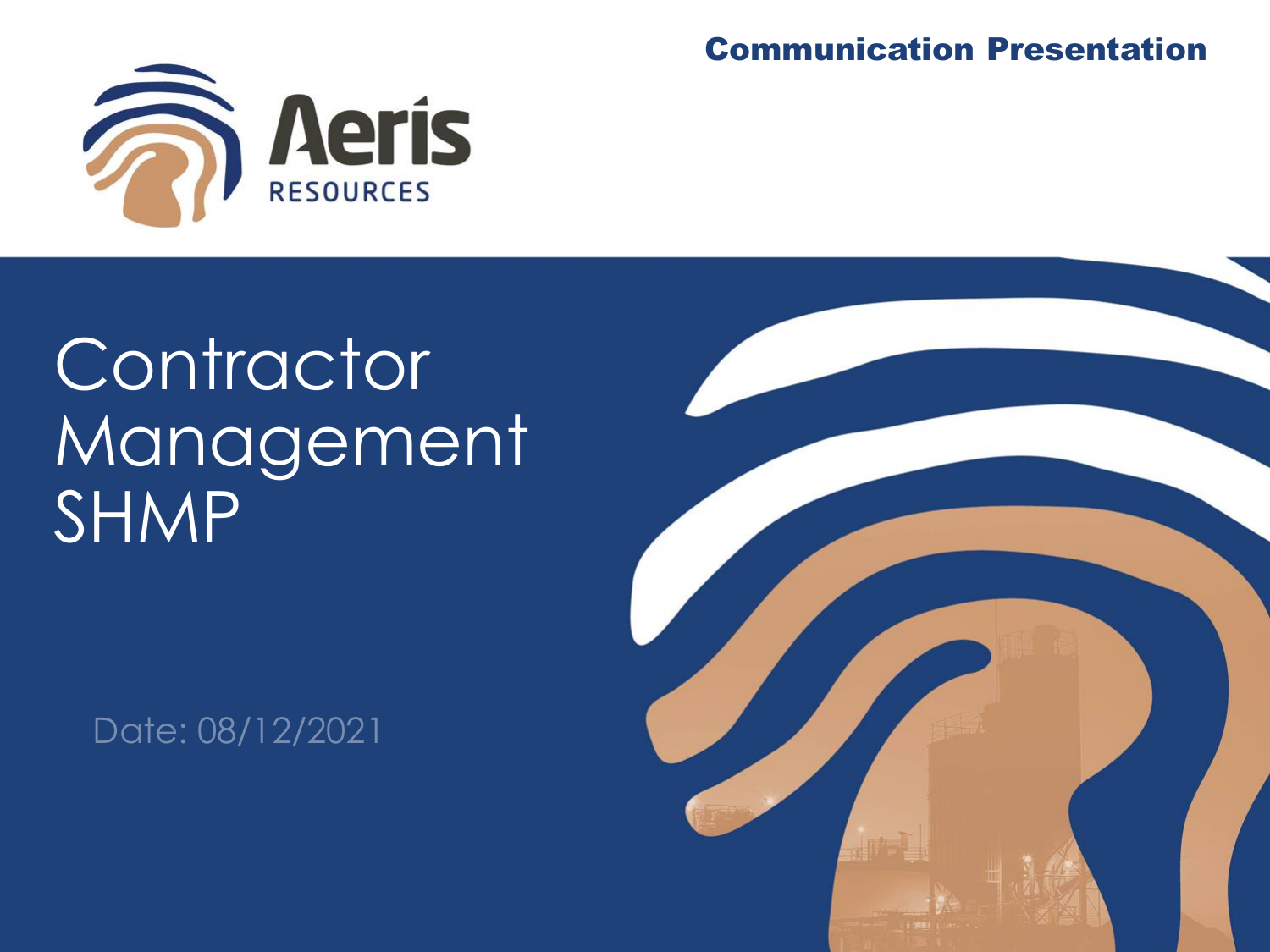### Contractor Management Background



Since the introduction of the Queensland Mining & Quarrying Safety and Health Act and Regulation in 2001 the majority of fatal accidents at mines have involved contractors. A number of the Coronial Inquests into these deaths have made recommendations with respect to the way the mine manages works carried out by contractors at the mine.

#### [Qld Mining Fatalities](https://www.dnrme.qld.gov.au/__data/assets/excel_doc/0014/240260/fatalities-queensland-mining-industry-1877-present.xls)

[Mine Accident and Disaster Database](http://www.mineaccidents.com.au/mine-events/accident/au-qld)

A number of these fatal accidents identified Contractors or Service Providers have had their own procedures for work being carried out at the mine which had not been reviewed or approved by the SSE and were not included in the mine's safety and health management system. Some of the procedures did not include consultation, risk management, information from manufacturers or some form of approval process. Consequently those procedures did not achieve an acceptable level of risk.

Effective supervision of Contractors and Service Providers was also identified as a contributing factor to past fatal accidents.

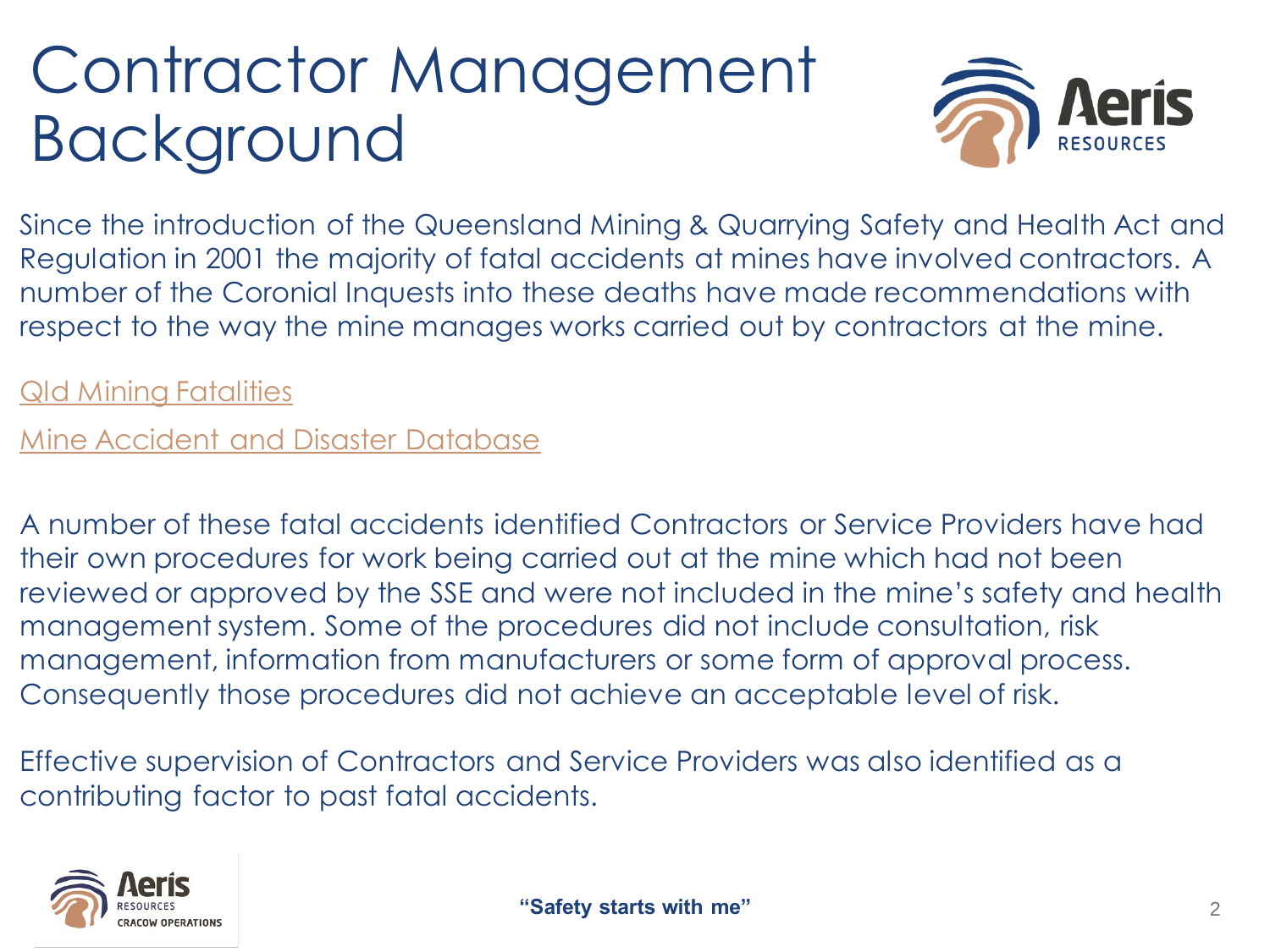## Summary of requirements



A Queensland metalliferous mine or quarry can only have **One** safety and health management system to ensure the safety and health of persons at the mine or who may be affected as a result of mining operations. That is the safety and health management system developed and implemented by the Site Senior Executive of the mine (s39 c).

In November 2018 the MQSH Act was revised to include updated Obligations of the: SSE (s39), Contractors (s40), Service Providers (s44) and Management Structure requirements (s50).

For a mine post Nov 2018 the SSE is required to detail a Senior Person within the mine management structure for the control and management of Contractors and Service Providers and must also ensure the implementation of the mine's safety and health management system.

The Site Senior Executive is also obligated to ensure adequate supervision and monitoring of Contractors and Service Providers at the mine.

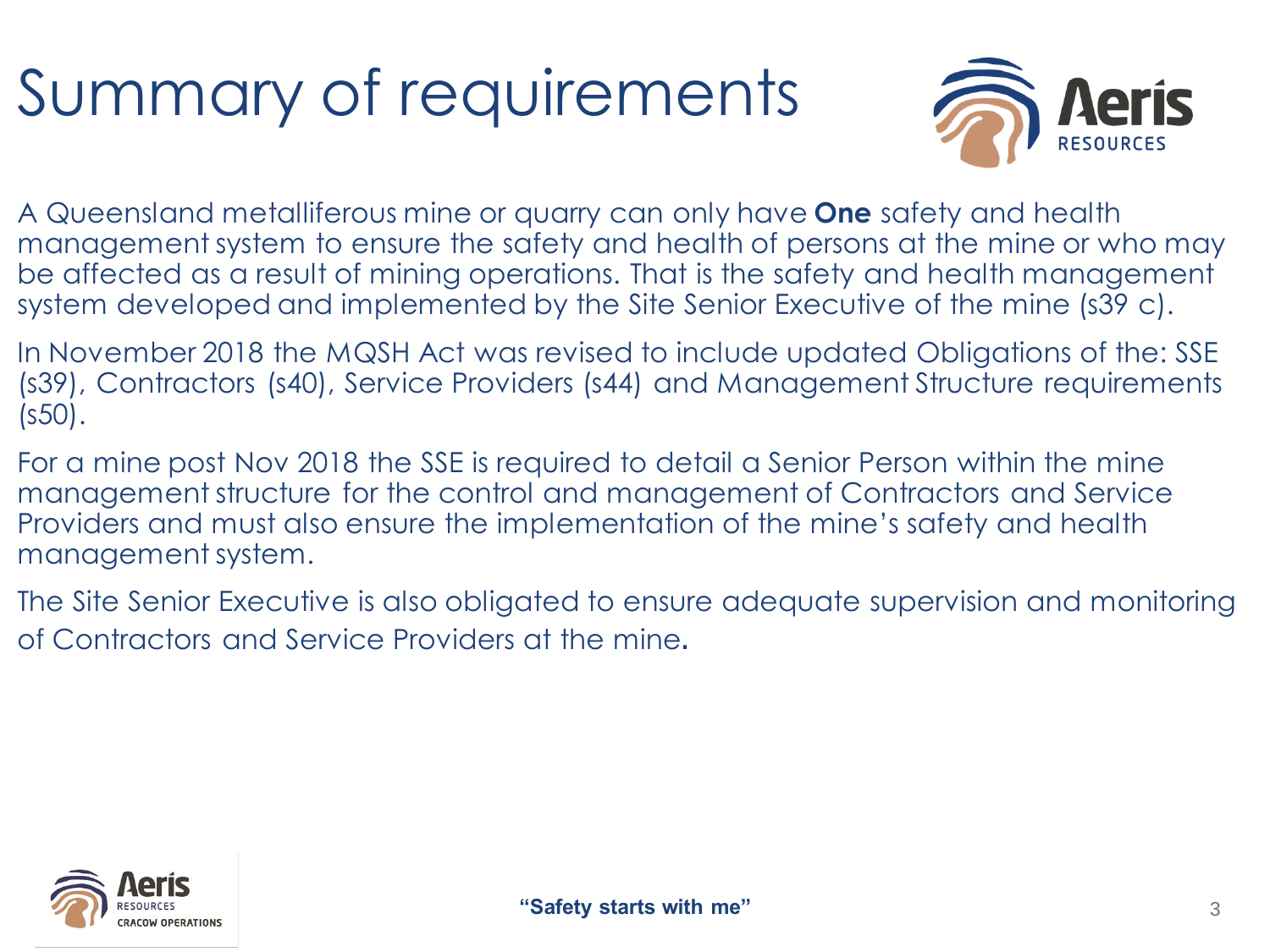# Safety Health Management 2016 Plans - SHMP

From the updates made in November 2018 - Contractors and Service Providers at Queensland metalliferous mines and quarries are required to develop Safety and Health Management Plans and give those plans to the Site Senior Executive of the mine. The Site Senior Executive must review the Safety and Health Management Plans of the Contractor and Service Provider, and if necessary require changes to those plans to enable them to be integrated into the mine's safety and health management system.

A Safety and Health Management Plan means a plan that:

- ➢ Identifies the work to be undertaken by the Contractor or Service Provider, and
- ➢ States how the Contractor or Service Provider intends to comply with their obligations.

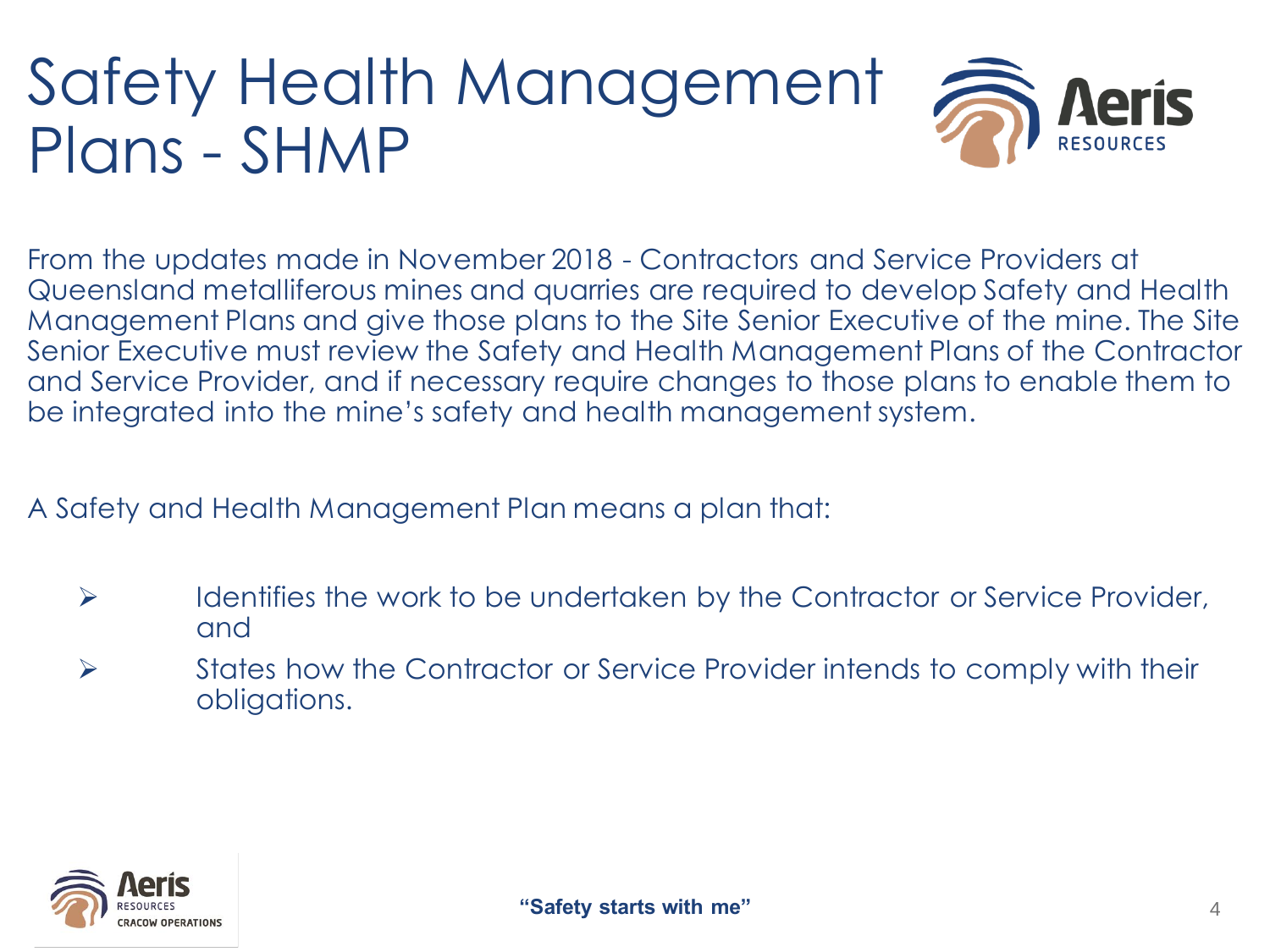### Contractor SHMP



The fundamental components of the Cracow SHMS encompasses, at minimum, the below stated Plans and Procedures to ensure risk to persons at Cracow Operations is at an acceptable level. Mining Quarrying Safety and Health Act, 1999, s39.

| <b>PLN-0051</b> | <b>HSE management Plan</b>                               |  |  |  |
|-----------------|----------------------------------------------------------|--|--|--|
| <b>PLN-0042</b> | Hazardous substances and dangerous goods management Plan |  |  |  |
| <b>PRO-0046</b> | Permit to work Procedure                                 |  |  |  |
| <b>PRO-0031</b> | Incident investigation and notification Procedure        |  |  |  |
| <b>PLN-0050</b> | Cranes and lifting equipment Management Plan             |  |  |  |
| <b>PRO-0041</b> | Equipment site access Procedure                          |  |  |  |
| <b>FRM-0181</b> | Contractor vehicle Inspection                            |  |  |  |
| <b>PLN-0032</b> | Fitness for work management Plan                         |  |  |  |
| <b>PLN-0067</b> | Risk management framework                                |  |  |  |
| <b>PLN-0025</b> | Emergency management plan                                |  |  |  |
| <b>PRO-0059</b> | Site access and inductions procedure                     |  |  |  |

To ensure there is only **One** SHMS used on the mine site, and that **ALL** Contractors meet the requirements of the MQS&H Act, Cracow have developed a SHMP template which Contractors are to use and submit for approval.

Cracow acknowledges that Contracting Companies have may have their own SHMP's & Policies however; they often do not meet the requirements of legislation.